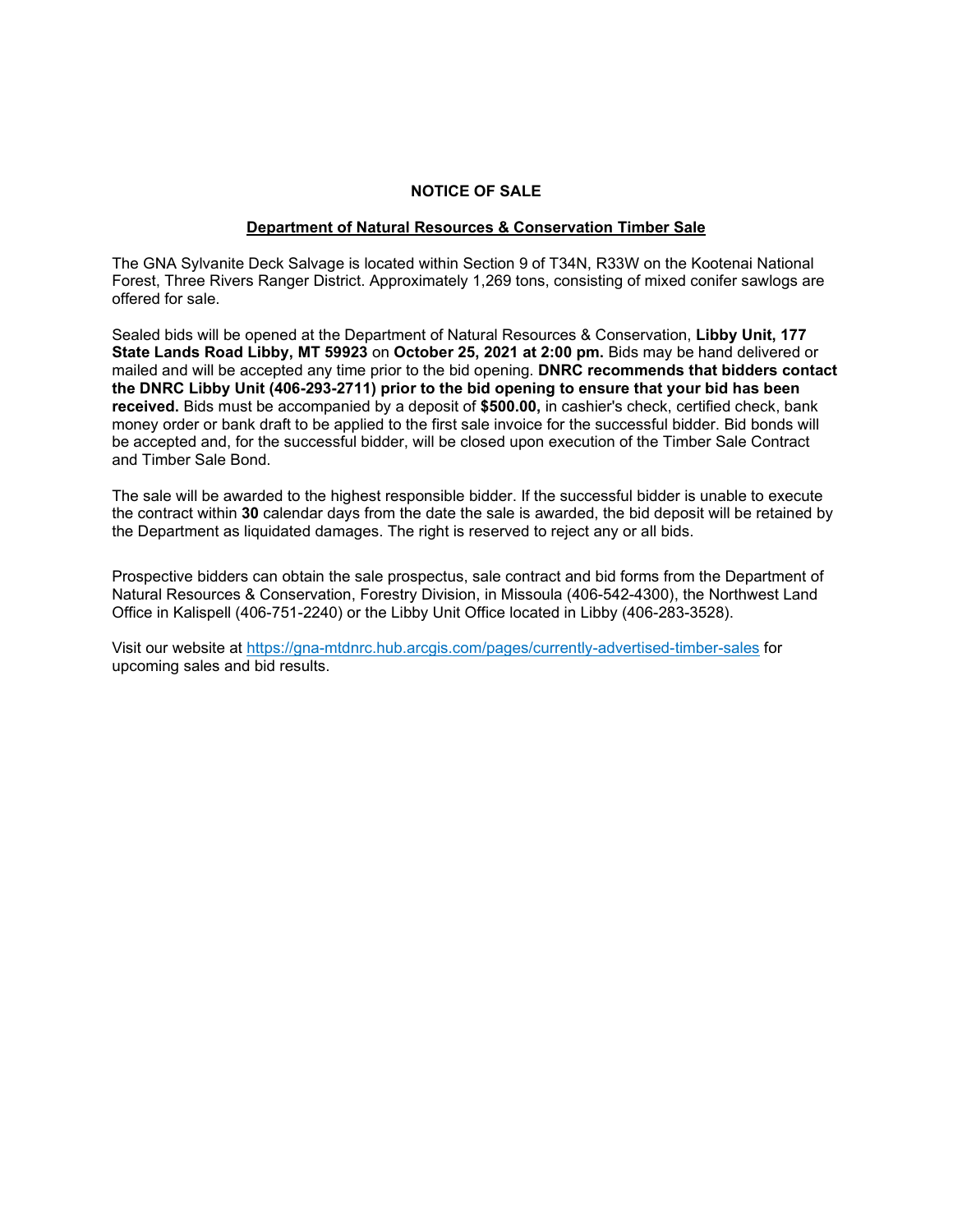## **TIMBER SALE PROSPECTUS**

### **STATE OF MONTANA DEPARTMENT OF NATURAL RESOURCES AND CONSERVATION**

| Timber Sale Name: GNA Sylvanite Deck Salvage                   |                                         |                          |                             |  |  |  |
|----------------------------------------------------------------|-----------------------------------------|--------------------------|-----------------------------|--|--|--|
|                                                                | For specific sale information, contact: |                          |                             |  |  |  |
| Phone                                                          | 406-283-3528                            | Jodi Turk                | Libby Unit                  |  |  |  |
| For copies of the Timber Sale Contract and bid forms, contact: |                                         |                          |                             |  |  |  |
| Phone                                                          | 406-542-4300                            | <b>Forestry Division</b> | <b>DNRC Missoula Office</b> |  |  |  |
| Phone                                                          | 406-751-2240                            | Northwestern             | Land Office                 |  |  |  |

#### **General Bidding Information**

- 1. Bids must be submitted on Department of Natural Resources & Conservation (State) bid forms.
- 2. Timber will be sold to the highest responsible bidder; however, the State reserves the right to reject any or all bids.
- **3.** The State recommends that bidders contact the Department of Natural Resources and Conservation, **Libby Unit, (406-293-2711) prior to the bid opening to ensure that your bid has been received.**
- 4. A **Bid Deposit** must accompany all bids and must be in the form of cash, cashiers check, certified check, money order, bank draft, surety bond or irrevocable letter of credit.
- 5. The Purchaser must submit a **Performance Bond** to the State within 30 days of notification of sale award. The bond amount will be, at a minimum, 20% of the total bid value of the sale. The performance bond may be cash, irrevocable letter of credit, surety bond or certificate of deposit. The performance bond must be maintained separately from other payments for the duration of the Timber Sale Contract. See the Timber Sale Contract for additional information.
- 6. The purchaser must submit an **Advance Stumpage Payment** prior to cutting any timber. The amount of the advance stumpage payment will cover six weeks of harvesting and be based on the expected harvest rate and the bid value of the stumpage. The advance stumpage payment may be cash, irrevocable letter of credit, payment bond or certificate of deposit.
- 7. This sale is being sold based on the gross weight of all species. Minimum price and bid price are on a per ton basis. Unless otherwise specified, the price applies to all species, green and dead. Price may vary by product. Billing will be based on gross weight. A weight ticket from a certified scale is required for each load hauled, regardless of product type.
- 8. The State has estimated the net scale merchantable sawlog volume to be sold under this Contract. Other products may be part of this sale. All delivered wood will be weighed and billed at per ton bid rates. The State recognizes that a percentage of delivered wood may not meet the log manufacturing and recovery standards of the Timber Sale Contract. The actual percentage will vary based on the log manufacturing and recovery specifications of the purchaser and tree conditions in the sale area. The actual delivered weight may vary, resulting in an overrun or under-run of the estimated tonnage. The State strongly recommends that bidders evaluate these effects before bidding.
- 9. The State does not conduct detailed road appraisals. All appraised costs are gross estimates or averages, provided only to show the relative amount of work required, and not the true market value. The State strongly recommends that bidders make their own estimates based on Contract requirements. Cost estimates provided are not guaranteed.
- 10. Bidders are encouraged to examine the complete Timber Sale Package and Sale Area prior to bidding. Additional information is available at the phone numbers shown above.
- 11. Estimates for sale volume, species percents, defect, product class, etc. provided in this prospectus and volume estimates listed in the Timber Sale Contract are not guaranteed.
- 12. This prospectus is provided for information purposes only. If the prospectus is in error or contradicts the Timber Sale Contract, the Contract governs.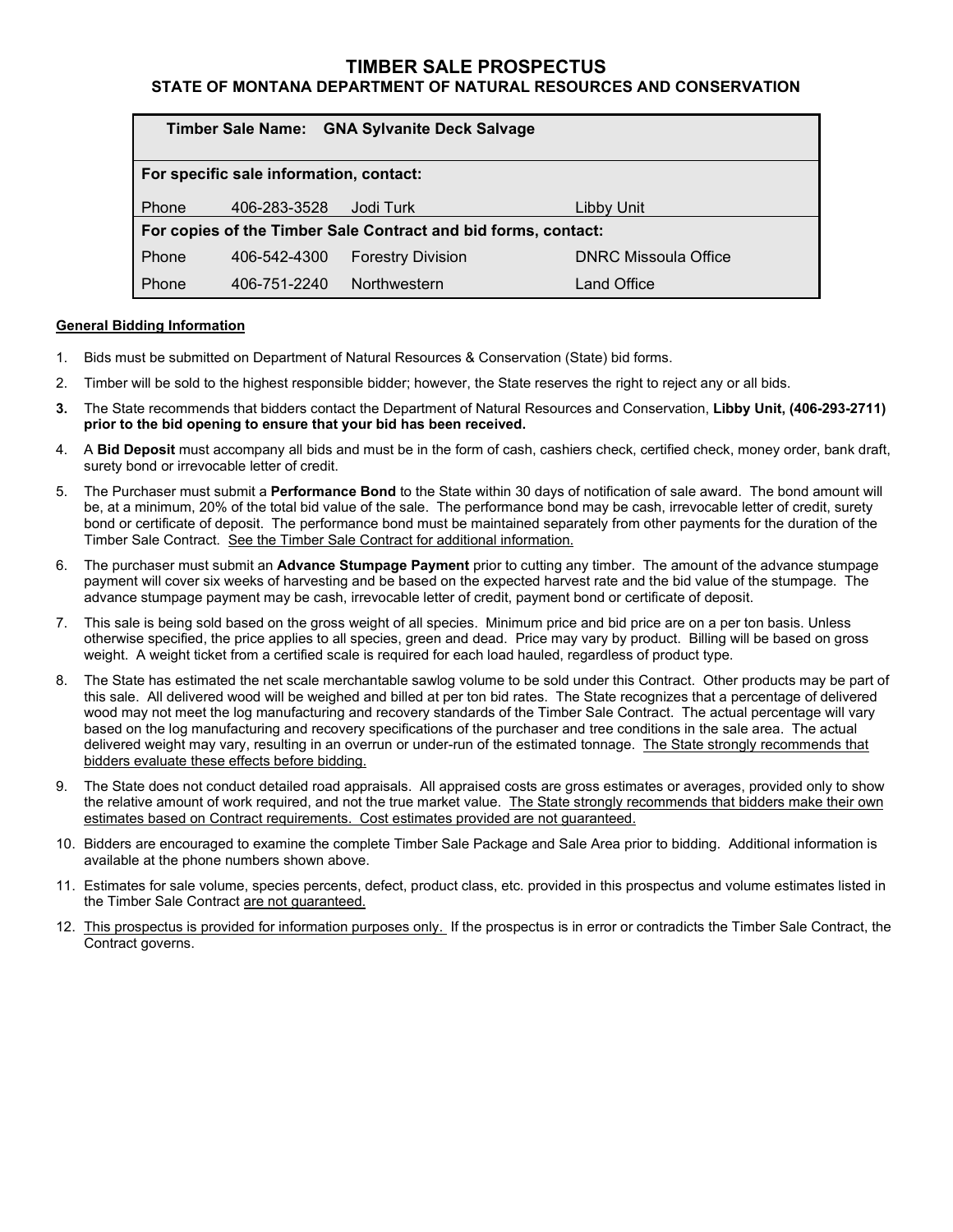#### **Additional Sale Information:**

- 1. This timber sale is a State of Montana Timber Sale on Forest Service Land and is being performed under the Good Neighbor Authority. Potential Purchasers should be aware that this is a partnership, between the Montana DNRC and the US Forest Service, to increase the pace and scale of forest restoration on National Forest System Lands. Considering this is one of the first Good Neighbor Timber Sales in Montana, Good Neighbor Authority is a high priority of both agencies, and it has a high degree of public interest, the purchaser should expect increased DNRC, Forest Service, and public attention on this timber sale. The DNRC and Forest Service may wish to have public or media tours of this timber sale and we will encourage active involvement by the timber sale purchaser and their contractors.
- 2. Under the Good Neighbor Authority all NEPA mitigations and Forest Plan requirements must be adhered to. Specific mitigations to do so are written into the contract. The DNRC encourages potential purchasers to familiarize themselves with these mitigations prior to bidding.
- 3. Unlike DNRC Trust Lands Timber Sales, no Forest Improvement Fees will be charged.
- 4. Unlike Forest Service Timber Sales, all deposits such as KV, BD, and Road Deposits are included in the stumpage value and accounted for between the DNRC and Forest Service.
- 5. The salvage sale was cruised and compiled using USFS procedures and computer programs.
- 6. LOG BRANDING: This contract is subject to the Forest Resources Conservation and Shortage Relief Act of 1990, as amended (16 USC 620, et seq.). The Purchaser must comply with log branding and accounting rules in Attachment E.
- 7. OPERATING PERIOD: Operating period is limited to periods when soil moisture is dry, the ground is frozen or snow covered to minimize compaction, displacement, or erosion (see Section VII.L.1&2).
- **8. HARVEST SCHEDULE: The purchaser must remove trees from the sale as shown in Table 3, VII.E by 02/28/2022.**
- **9. The Purchaser will be required to pile and consolidate all logging slash and Other Material not hauled to an agreed upon location for future disposal as determined by the Forest Officer, according to Section VII.G.1 PURCHASER REQUIRED PILING.**
- 10. Electronic GPS compatible maps are available by contacting Jodi Turk, 406-283-3528.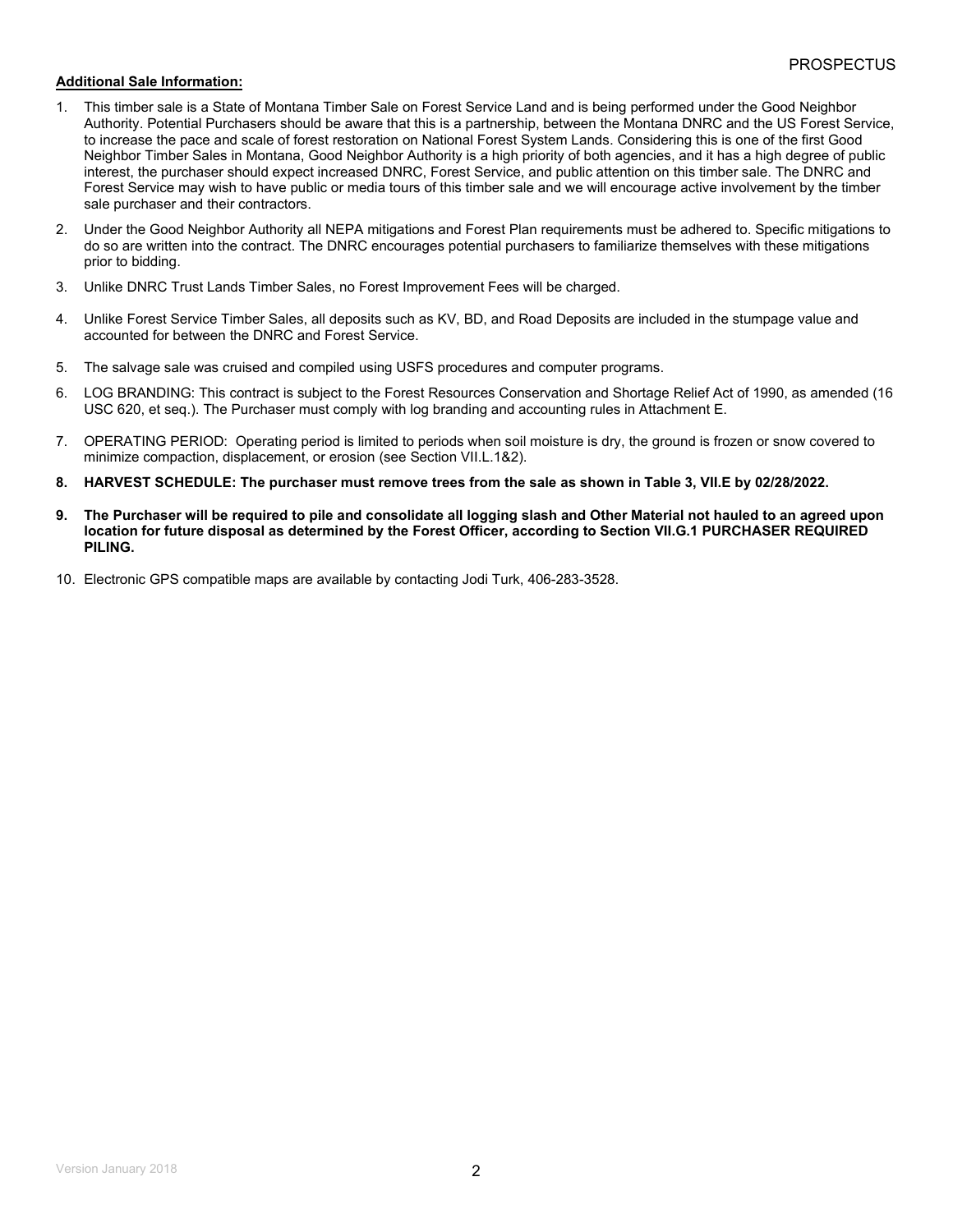# **Timber Sale Information Sheet Montana Department of Natural Resources and Conservation**

| <b>GNA SYLVANITE DECK SALVAGE</b>                                                                                                                                 |     |     |    |     |               |    |     |     |  |                |
|-------------------------------------------------------------------------------------------------------------------------------------------------------------------|-----|-----|----|-----|---------------|----|-----|-----|--|----------------|
| <b>Timber Sale Cruise Data</b>                                                                                                                                    |     |     |    |     |               |    |     |     |  |                |
| <b>SPECIES</b>                                                                                                                                                    | Н   | GF  | AF | S   | LP            | DF |     | C   |  | TOTAL or AVE   |
| Minimum Bid per ton                                                                                                                                               |     |     |    |     |               |    |     |     |  | \$1.05/ton     |
| Estimated tons of sawlogs (5.6" top DIB)                                                                                                                          | 547 | 158 | 95 | 105 | 4             | 71 | 176 | 113 |  | 1,269 tons     |
| Estimated tons of other material (pulp, etc)                                                                                                                      |     |     |    |     |               |    |     |     |  |                |
| Gross MBF (Scribner 5.6" top DIB)                                                                                                                                 |     |     |    |     |               |    |     |     |  |                |
| % Cull and Breakage                                                                                                                                               |     |     |    |     |               |    |     |     |  |                |
| Net MBF (Scribner 5.6" top DIB)                                                                                                                                   | 80  | 23  | 14 | 15  |               | 10 | 26  | 17  |  | <b>187 MBF</b> |
| Average logs per MBF                                                                                                                                              |     |     |    |     |               |    |     |     |  |                |
| Average DBH                                                                                                                                                       |     |     |    |     |               |    |     |     |  |                |
| Calculated Sampling Error: Total cruised volume will fall between                                                                                                 |     |     |    |     |               |    |     |     |  |                |
| <b>Tons Per Thousand Board Feet</b>                                                                                                                               |     |     |    |     |               |    |     |     |  |                |
| Contract Value - Estimated tons hauled per<br>1,269 estimated tons to a 5.6 inch top / 187 Net MBF Scribner to a 5.6 inch top DIB<br>thousand Scribner board feet |     |     |    |     | 6.80 tons/MBF |    |     |     |  |                |

| <b>Contract Information</b> |                                         |  |  |  |  |
|-----------------------------|-----------------------------------------|--|--|--|--|
| Contract ending date        | 2/28/2021                               |  |  |  |  |
| Operating Season:           | When conditions meet VII.L.1 and VII.N. |  |  |  |  |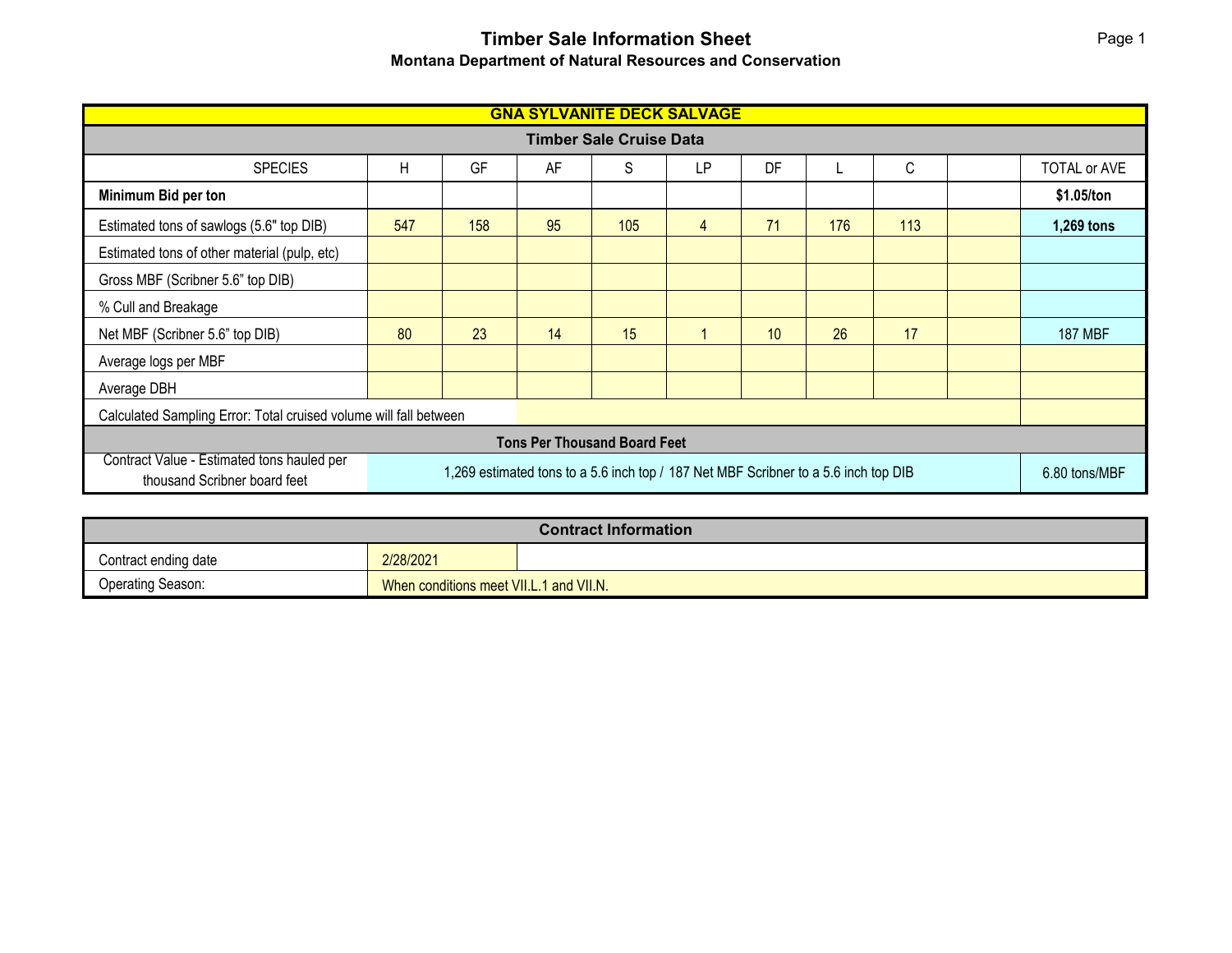# **Timber Sale Information Sheet Montana Department of Natural Resources and Conservation**

| <b>Logging Information</b>                      |            |  |
|-------------------------------------------------|------------|--|
| % of volume logged by clearcut or seed tree cut | 00%        |  |
| % of volume logged with tractors                | 00%        |  |
| % of volume logged by ground lead (jammer)      | 00%        |  |
| % of volume logged by skyline                   | 00%        |  |
| Yarding distance tractor (average)              | $0$ ft.    |  |
| Yarding distance ground lead (average)          | n/a        |  |
| Yarding distance skyline (average)              | n/a        |  |
| Estimated haul distance (paved)                 | 26.6 miles |  |
| Estimated haul distance (unpaved)               | 0.1 miles  |  |

| <b>Purchaser fees and estimated costs</b>          |            |  |  |  |
|----------------------------------------------------|------------|--|--|--|
| Forest Improvement fee perMBF                      | \$0.00/MBF |  |  |  |
| Forest Improvement fee per ton                     | \$0.00/ton |  |  |  |
| Forest Improvement fee estimated total             | \$0.00     |  |  |  |
| Forest Improvement fee quarterly installment       | \$0.00     |  |  |  |
| Estimated Purchaser-do Environmental Cost total \$ | \$392      |  |  |  |
| Estimated Purchaser-do Environmental Cost per ton  | \$0.31/ton |  |  |  |
| Estimated Purchaser-do slash disposal work total   | \$2,900.00 |  |  |  |
| Estimated Purchaser-do slash disposal work per ton | \$2.28/ton |  |  |  |

| Road development and maintenance<br>fees and estimates |             |  |  |  |  |
|--------------------------------------------------------|-------------|--|--|--|--|
| Estimated road development cost total                  | \$0         |  |  |  |  |
| Estimated road development cost per ton                | \$0.00/ton  |  |  |  |  |
| Estimated road development cost perMBF                 | \$0.00/MBF  |  |  |  |  |
| Estimated Purchaser-do road maintenance cost total     | \$571       |  |  |  |  |
| Estimated Purchaser-do road maintenance cost per ton   | \$0.45/ton  |  |  |  |  |
| Private road maintenance charges per ton               | \$0.00/ton  |  |  |  |  |
| USFS road maintenance charges per ton                  | \$0.00/ton  |  |  |  |  |
| Miles of temporary road construction                   | $0.0$ miles |  |  |  |  |
| Miles of road reconstruction                           | $0.0$ miles |  |  |  |  |
| Miles of road with site improvements                   | 0.0 miles   |  |  |  |  |
| Miles of road reclamation or abandonment               | 0.6 miles   |  |  |  |  |
| Miles of road maintenance and blading                  | 0.6 miles   |  |  |  |  |

| Unit harvest volume                                    |       |              |       |                          |  |  |  |
|--------------------------------------------------------|-------|--------------|-------|--------------------------|--|--|--|
| Unit #<br>Est MBF<br>Harvest date<br>Est Tons<br>Acres |       |              |       |                          |  |  |  |
|                                                        | 3.6   | 1,269        | 187   | <b>February 28, 2022</b> |  |  |  |
|                                                        |       |              |       |                          |  |  |  |
|                                                        | 4 Ac. | $1,269$ tons | 0 MBF |                          |  |  |  |